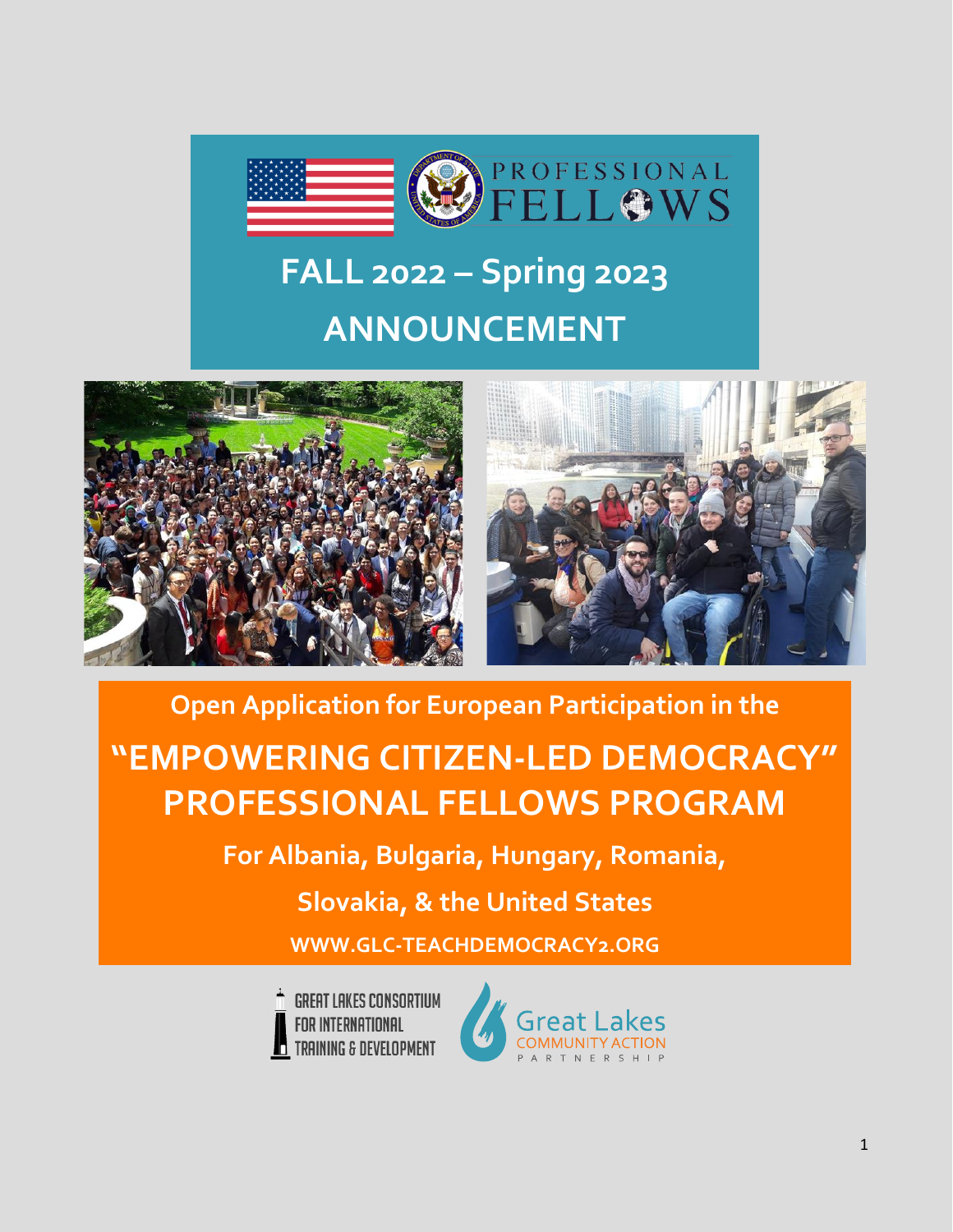#### **ABOUT THE PROGRAM**



This program is a two-way exchange involving **28 professionals from five selected European countries** and **14 mentors from the United States** who will effect positive change in their communities. European fellows and U.S. mentors will share professional expertise through in-person, virtual, and blended professional development program, including expenses-paid six weeks in the United States. The

two-week reciprocal visit will bring U.S. mentors to Europe to assist fellows on their six-to-ninemonth individual project plan implementation and provide consulting and joint workshops. Fellows and their U.S. mentors will share experiences and promote mutual understanding and partnership between professional groups in the United States and their counterparts in the selected European countries.

The program is funded by the **U.S. Department of State Bureau of Educational and Cultural Affairs, Global Leaders Division** and is organized by the **Great Lakes Consortium for International Training and Development (GLC)**, a program of Great Lakes Community Action Partnership (GLCAP) of Northwest Ohio. The fellowship program is conducted in collaboration with CO-PLAN in Albania, Pro European Network Association (PEN) in Bulgaria, Civil College Foundation (CCF) in Hungary, CeRe in Romania, Center for Community Organizing (CKO) in Slovakia, and partners in the U.S. and Europe.

#### **GOALS OF THE PROGRAM**



**We invite professionals** from any region of Albania, Bulgaria, Hungary, Romania, and Slovakia to apply for participation in an expenses-paid 42-day fellowship in the United States with preand post-program opportunities and requirements. We encourage submissions by professionals who are emerging leaders in civil society who have demonstrated expertise pertaining to the **fellowship theme of governance, society, and citizen-led democracy**. Professionals should be actively involved in

programs and organizations related to this theme, including in non-governmental organizations (NGO's), civic education organizations, citizen advocacy groups, community activists, and community organizers. Professionals should work with **marginalized or rural communities**.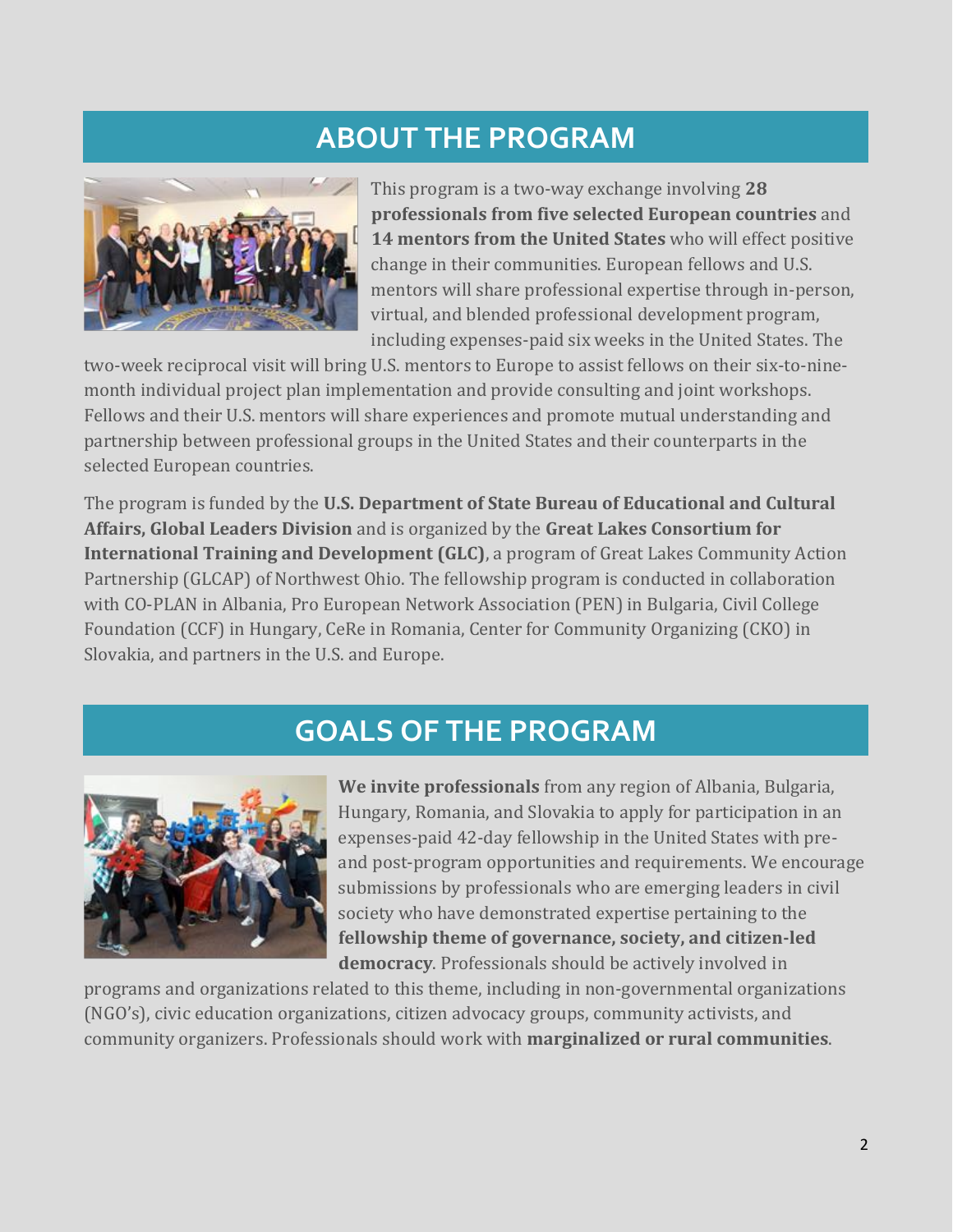**The overall goals of the Empowering Citizen-led Democracy fellowship program** are:

- 1. To promote mutual understanding and lasting partnerships between emerging leaders from Albania, Bulgaria, Hungary, Romania, Slovakia, and the United States.
- 2. To provide opportunities for non-U.S. and U.S. emerging leaders to collaborate and share ideas, approaches, and strategies regarding pressing challenges.

The fellowship program builds a global network of professionals and advocates for citizen-led democracy in the selected European countries.

### **OBJECTIVES**

- Strengthen the leadership and professional skills of European participants and their U.S. mentors and counterparts
- Provide opportunities for European and U.S. emerging leaders to collaborate and share ideas, approaches, and strategies to pressing challenges
- Explore diverse community organizing methods for solving problems in communities
- Learn skills in community leadership development and gain hands-on experience at civil society organizations in the U.S.
- Build lasting and sustainable relationships between participants and communities
- Learn U.S. best practices in citizen-led democracy and advocacy for marginalized/underrepresented or rural communities, including African American, Latino/x, Indigenous, immigrant and refugee rights, people with disabilities, homeless communities, and LGBTQ+

### **OUTCOMES**

- To provide community leaders with enhanced technical knowledge, leadership skills, and professional connections to spark positive change in their communities
- Build enduring connections between young professionals from Albania, Bulgaria, Hungary, Romania, Slovakia, and U.S. partners

| 28 selected participants will be included in two delegations to<br>the United States for the fellowship program: |                                           |  |
|------------------------------------------------------------------------------------------------------------------|-------------------------------------------|--|
| <b>First Delegation:</b>                                                                                         | September 23 to November 4, 2022          |  |
| <b>Second Delegation:</b>                                                                                        | <b>Dates To Be Determined Spring 2023</b> |  |

3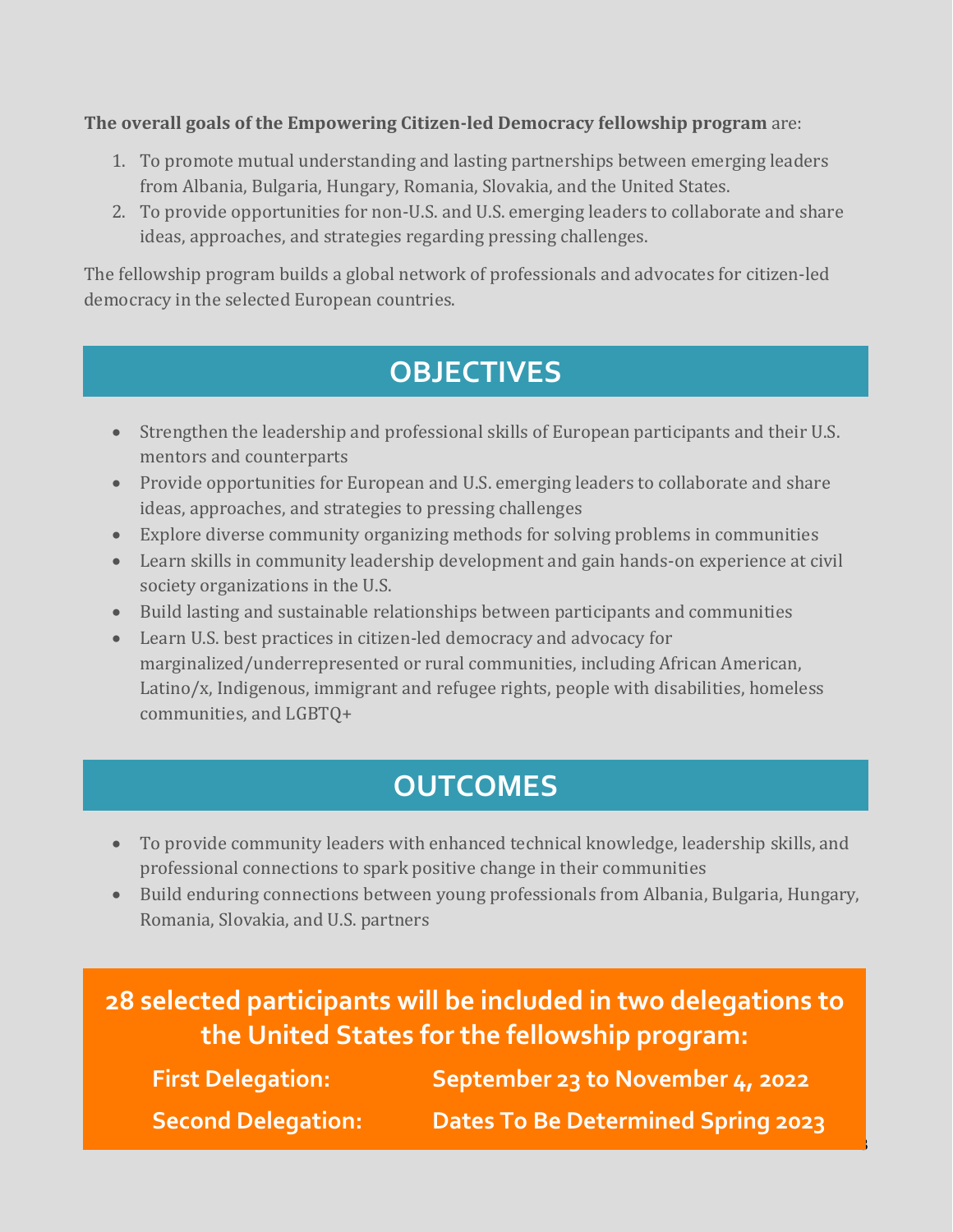## **CRITERIA**

- Be age 25 to 40 at the time of application
- Citizen, national, or permanent resident of their home country (Albania, Bulgaria, Hungary, Romania, or Slovakia)
- Live and work in her/his/their home country at the time of the application and during the preparation/pre-fellowship program process
- Have at least two years of professional experience at the time of the application
- Submit a complete application online with required attachment by the application deadline
- Able to receive a U.S. I-1 visa
- **Committed to returning to her/his/their country after completion of the program**
- Proficient in spoken and written English at the time of the application

#### **PHASES OF THE PROGRAM**

PHASE 1 Selected finalists and alternates must complete approximately 20 hours of virtual and in-person trainings and coursework. The content will be focused on community organizing, leadership development, citizen-led democracy, and will include networking opportunities. This training requirement will primarily be in the evenings and weekends. Trainers and participants will be from European and U.S. partners and experts on the topic areas. For both delegations, the virtual and in-person trainings and coursework will be during the same time period. Decision on participation in the fall 2022 or spring 2023 42-day fellowship for finalists and alternates will be based on completion and level of participation in the trainings and coursework.

PHASE 2<sup>\*</sup> The second phase is the six-week trip to the United States which includes a fourweek internship at a U.S. organization, a one-week joint activity with all participants before the internship and a peer-to-peer joint learning activity after the internship. The internship experience will be tailored to the delegation members' background and interest. The joint program before and after the internship will feature workshops, group discussions, and other opportunities for interaction. Before the end of the internship – based on new ideas gained in the U.S. and in collaboration with their mentors – participants will prepare an Individual Project Plan that they will implement within six-to-nine months after returning to their home country.

In the U.S, fellows will do presentations at professional and community events and participate in volunteer service activities. The joint program will be organized in Toledo, Ohio, Chicago, Illinois, and Washington, D.C. Internship placements may include other communities across the U.S.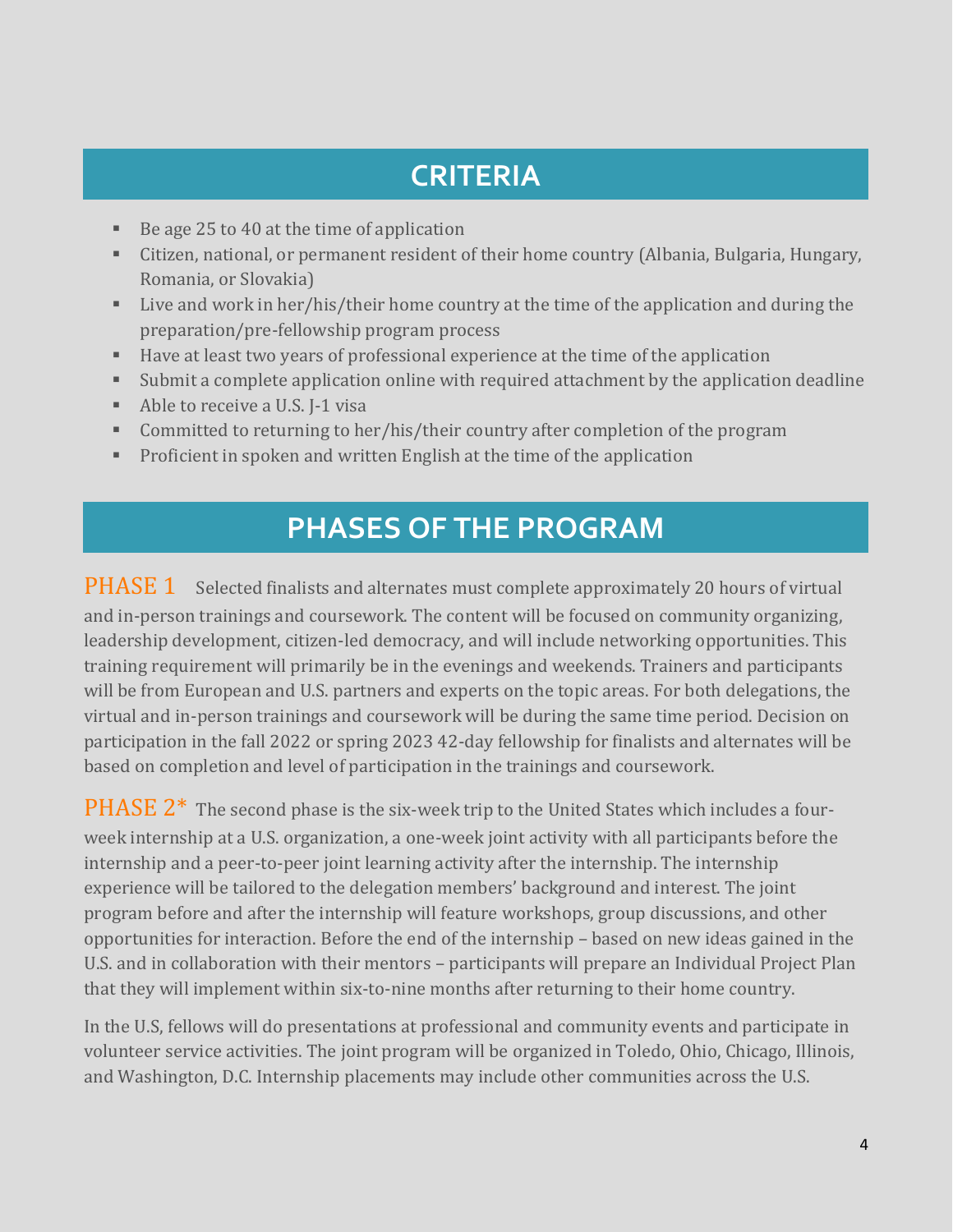The 42-day itinerary will conclude with the Professional Fellows Congress in Washington, D.C., a three-day enrichment program hosted by the U.S. Department of State. Professional Fellows from around the world will have an opportunity to meet with government leaders and other program alumni, and to share experiences at the end of their visit to Washington, D.C.

**PHASE 3** The third phase will start with participants returning to their home country, where they will begin working on implementation of innovative ideas with their Individual Project Plans. Participants will be required to share their new experiences with their community members and cooperate closely with GLCAP/GLC partners in their country.

**PHASE 4** As part of the exchange, U.S. mentors who worked with fellows in the U.S. will travel to Europe for up to two weeks and spend approximately one week with each fellow in their home country. During this time, U.S. mentors will participate in seminars, workshops, visit fellows' organizations, and provide mentoring. Fellows are expected to cooperate with GLC in-country directors and partners in the preparation of these events, participate in workshops with presentations about the experience acquired during their U.S. fellowship, and encourage others to participate and benefit from their experience. Fellows are expected to be actively involved in the implementation of the U.S. mentors' visit to their organization, as well as assist in joint trainings with their U.S. mentors and other alumni.

PHASE 5 Fellows will provide regular updates to country directors as well as GLC Staff in the U.S. on how the innovative ideas were implemented in their organizations and what impact this program made. Alumni success stories will be published, and each fellow is expected to contribute with an organizing story within six-to-nine months after their return.

**PHASE 6** Fellows will also be a part of their country's alumni network and will have a chance to participate in and contribute to alumni virtual and in-person activities in their country and internationally.

### **\*COVID-19 NOTICE**

**In response to the ongoing global pandemic, the fellowship program is being planned as a hybrid, in-person, and blended program. The in-person, U.S.-based exchange is contingent upon favorable travel conditions. In the event there are travel restrictions or other factors which could adversely impact the health, safety, and welfare of program participants, host organizations, and local communities, this fellowship program may postpone or pivot the planned in-person U.S.-based exchange program to a virtual program, including a virtual internship. The fellowship program follows available national and local public health guidance when making decisions related to the program activities.**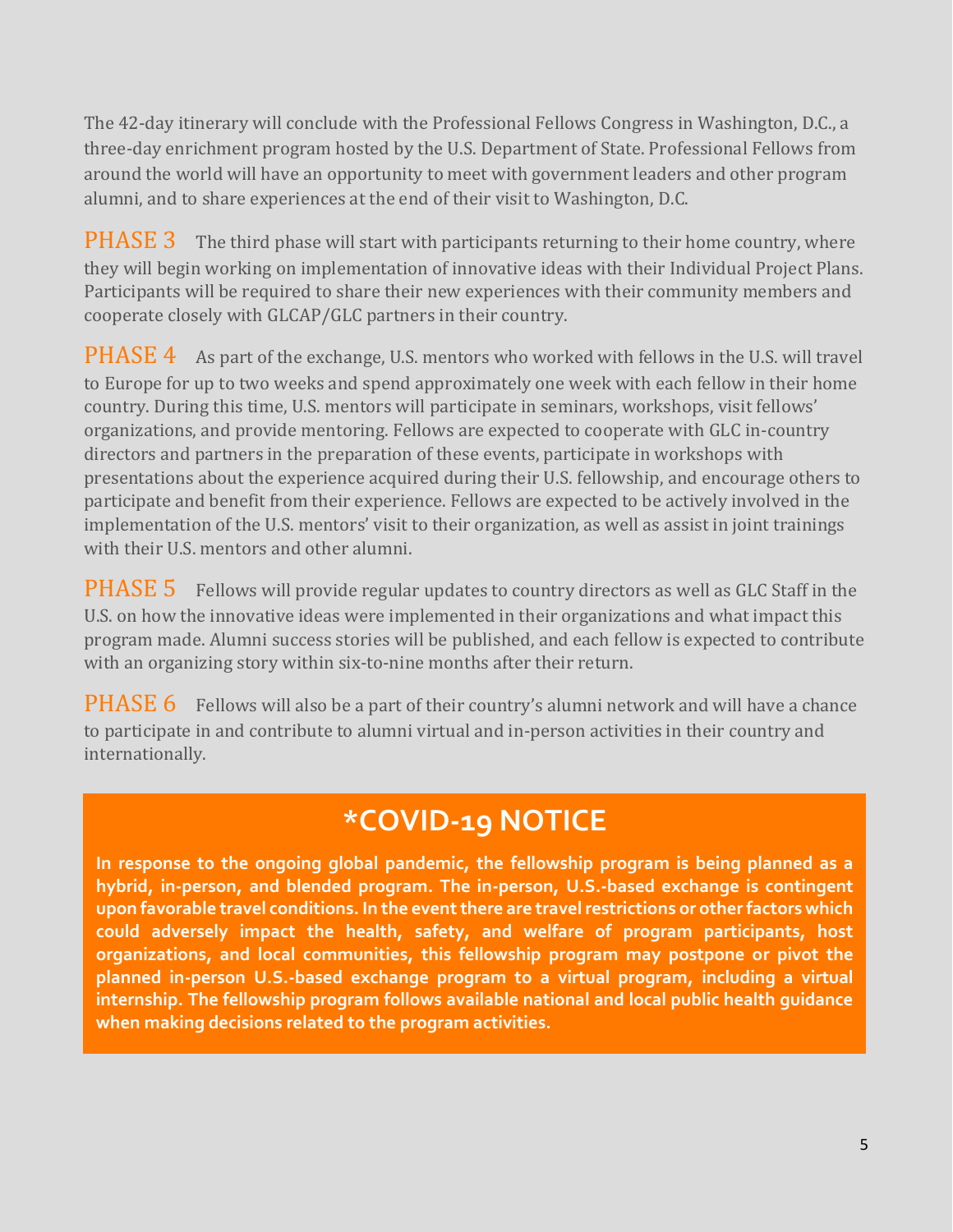### **SELECTION PROCESS**

Participants will be selected through a competitive merit-based process. We would like to invite applicants between 25 to 40 years old who are creative and have new ideas, have accomplishments in solving issues in marginalized or rural communities, and who can make a large impact by implementing innovative ideas and changes. Participants need to display evidence of good organizational management skills, be active members of their local community, and are interested in **long-term** international cooperation. Applicants must have good communication and presentation skills and have computer and internet access and skills. Successful candidates should be emerging civil society leaders and professionals with volunteer experience or current employment related to the fellowship theme of governance, society, and citizen-led democracy. Selected participants will be encouraged to develop connections between their countries, the U.S., other European countries, and within their own country.

All selected participants must be highly proficient in written and oral English, self-directed, able to work effectively in a cross-cultural setting, and have demonstrated leadership abilities. Applicants should be genuinely interested in developing an individual project of their own selection in their workplace or community.

#### **Applicants and selected fellows must maintain regular email contact with GLC Staff and Country Directors during the entire course of the program.**

| <b>INFORMATION SESSIONS</b>                      | MARCH 2, 2022 (sign up here)             |
|--------------------------------------------------|------------------------------------------|
| (Applicants are expected to attend one of these  | MARCH 7, 2022 (sign up here)             |
| sessions. It is highly recommended to attend the | MARCH 15, 2022 (sign up here)            |
| earliest session possible)                       | * All sessions are in English & are held |
|                                                  | 6:00-7:30 p.m. CET                       |
| <b>RECRUITMENT/APPLICATION DEADLINE</b>          | BY 5:00 P.M. CET ON MARCH 21, 2022       |
| <b>SELECTION PROCESS/ONLINE INTERVIEWS</b>       | <b>MARCH 21 - APRIL 15, 2022</b>         |
| <b>NOTIFICATION TO SELECTED</b>                  | <b>BY APRIL 20, 2022</b>                 |
| <b>PARTICIPANTS</b>                              |                                          |
| <b>NOTIFICATION TO ALTERNATE</b>                 | BY APRIL 27, 2022                        |
| <b>CANDIDATES</b>                                |                                          |
| <b>NOTIFICATION TO APPLICANTS WHO</b>            | BY MAY 15, 2022                          |
| <b>WERE NOT SELECTED</b>                         |                                          |
| <b>VIRTUAL/IN-PERSON PRE-FELLOWSHIP</b>          | MAY 1, 2022 - JUNE 15, 2022              |
| PROGRAM FOR SELECTED PARTICIPANTS                |                                          |
| <b>&amp; ALTERNATES</b>                          |                                          |

### **TIME FRAME**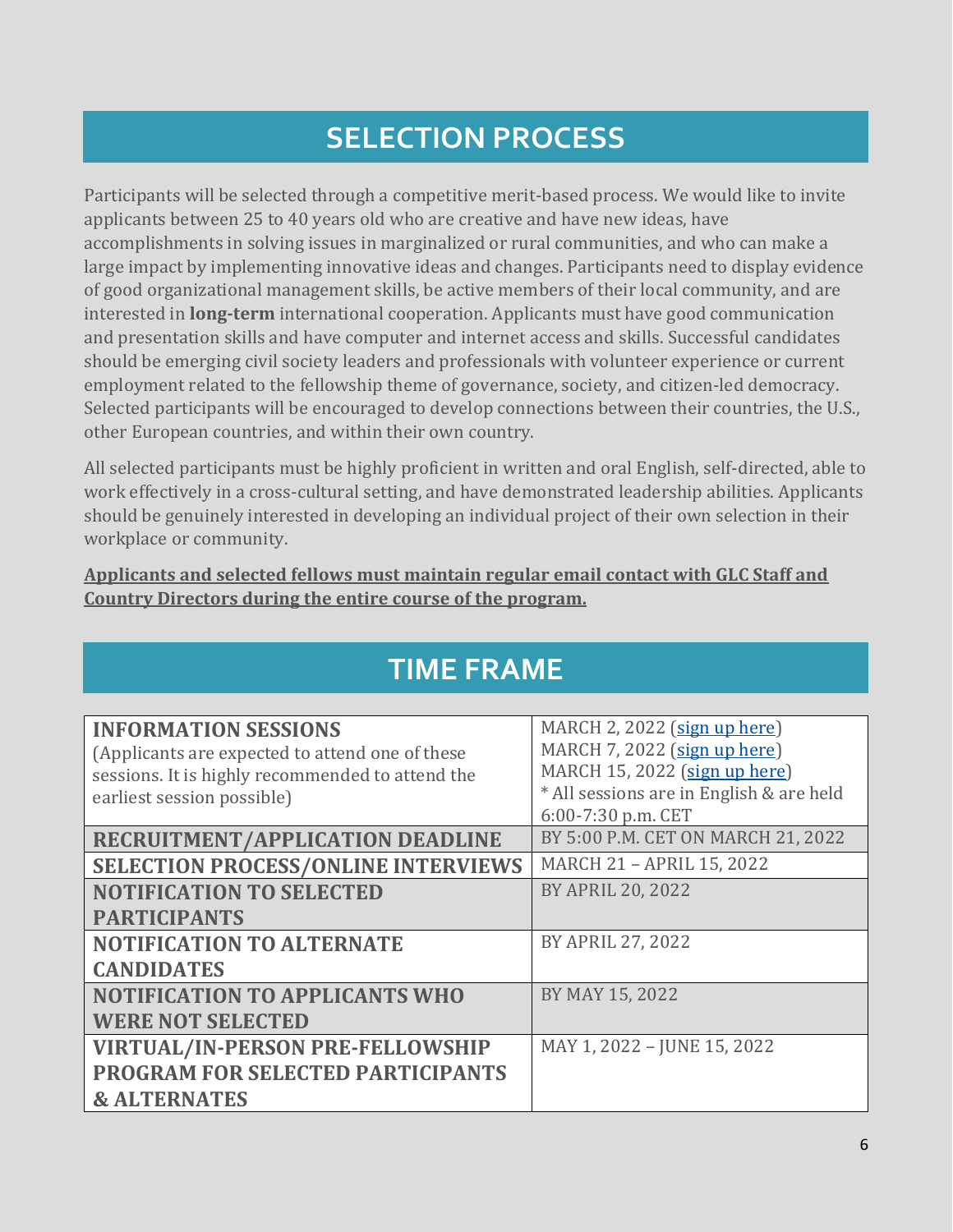| <b>CONFIRMATION OF FALL 2022 FELLOWS</b>     | JUNE 15 - JUNE 20, 2022         |
|----------------------------------------------|---------------------------------|
| <b>FOR TRAVEL TO U.S.</b>                    |                                 |
| <b>FALL 2022 FELLOWSHIP PROGRAM IN U.S.:</b> | SEPTEMBER 23 - NOVEMBER 4, 2022 |
| <b>FIRST DELEGATION</b>                      |                                 |
| <b>ADDITIONAL ONLINE/IN-PERSON</b>           | SEPTEMBER 2022 - NOVEMBER 30,   |
| <b>TRAINING OPPORTUNITIES FOR SPRING</b>     | 2022                            |
| 2023 FELLOWS, IF NEEDED                      |                                 |
| <b>CONFIRMATION OF SPRING 2023 FELLOWS</b>   | <b>DECEMBER 10, 2022</b>        |
| <b>FOR TRAVEL TO U.S.</b>                    |                                 |
| <b>SPRING 2023 FELLOWSHIP PROGRAM IN</b>     | SPRING 2023 (DATES TO BE        |
| <b>U.S.: SECOND DELEGATION</b>               | DETERMINED BY DECEMBER 2022)    |
| <b>HOSTING U.S. MENTOR &amp; ORGANIZE A</b>  | 3-TO-6 MONTHS AFTER U.S.        |
| <b>PROGRAM</b>                               | <b>FELLOWSHIP PROGRAM</b>       |
| <b>IMPLEMENTATION OF PROJECT</b>             | 6-TO-9 MONTHS AFTER U.S.        |
|                                              | <b>FELLOWSHIP PROGRAM</b>       |
| <b>ONLINE/IN-PERSON ALUMNI &amp;</b>         | ONGOING                         |
| <b>NETWORKING OPPORTUNITIES</b>              |                                 |

#### **EXPENSES**

All expenses of the U.S. program including visa, health insurance, transportation, accommodation (including four-week home stays with U.S. families, two weeks in hotels in double occupancy rooms), meals, and cultural programs will be provided. Participants need to have a passport before the application deadline that is valid at least six months after the program completion in the U.S. Participants need to cover their own expenses incurred within their own country (travel for trainings and interview, visa, and overseas travel preparation from and to the Embassy and the airport, meals or accommodation while visiting the Embassy, pre-departure or after arrival). Selected participants (and alternates) are required to attend the program-related activities (predeparture orientation meetings, interview at the U.S. Embassy).

#### **TO APPLY**

1. **To Apply:** You must first register your name, email, phone number, and country at: **<https://glc-teachdemocracy2.org/application-form-europeans/>**

**Please register early to participate in the online information session** before submitting your application. **Attendance is expected.**